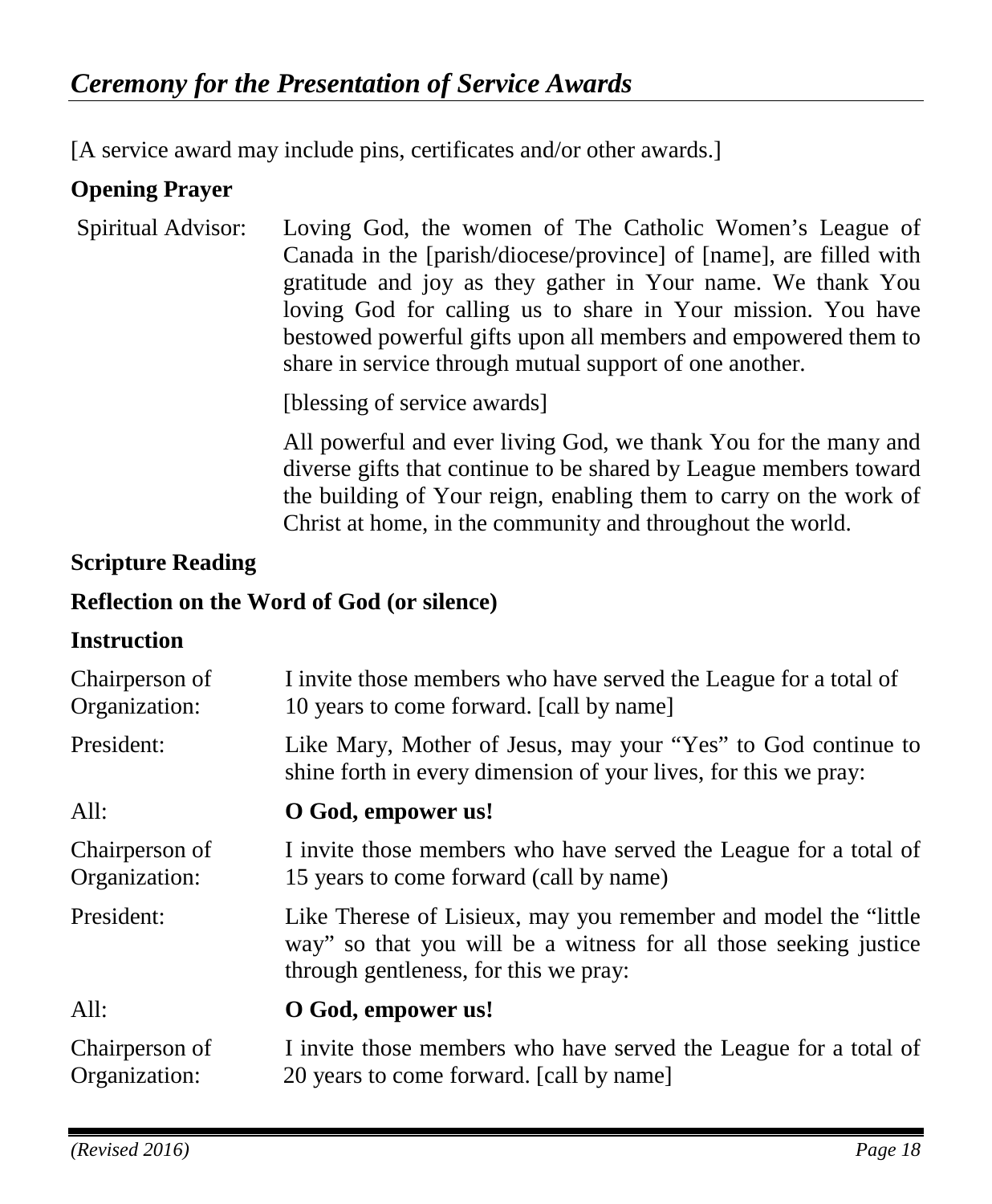| President:                      | Like Faustina, may you be an example of mercy to all as you live<br>your life for others, for this we pray:                                                                 |
|---------------------------------|-----------------------------------------------------------------------------------------------------------------------------------------------------------------------------|
| All:                            | O God, empower us!                                                                                                                                                          |
| Chairperson of<br>Organization: | I invite those members who have served the League for a total of<br>25 years to come forward. [call by name]                                                                |
| President:                      | Like Catherine of Sienna, may you give enlightened leadership for<br>the growth of the church and God's reign, for this we pray:                                            |
| All:                            | O God, empower us!                                                                                                                                                          |
| Chairperson of<br>Organization: | I invite those members who have served the League for a total of<br>30 years to come forward. [call by name]                                                                |
| President:                      | Like Marguerite Bourgeois, may you have the courage to work for<br>needed improvements in the community which will be for the<br>greater glory of God, for this we pray:    |
| All:                            | O God, empower us!                                                                                                                                                          |
| Chairperson of<br>Organization: | I invite those members who have served the League for a total of<br>35 years to come forward. [call by name]                                                                |
| President:                      | Like Marguerite d'Youville, may you continue to be charitable in<br>your service to God and Canada, thus being a beacon of hope for<br>the disadvantaged, for this we pray: |
| All:                            | O God, empower us!                                                                                                                                                          |
| Chairperson of<br>Organization: | I invite those members who have served the League for a total of<br>40 years to come forward. [call by name]                                                                |
| President:                      | Like Blessed Teresa of Calcutta, may you respond with love to the<br>image of Christ in the sick and suffering, the lonely and<br>abandoned, for this we pray:              |
| All:                            | O God, empower us!                                                                                                                                                          |
| Chairperson of<br>Organization: | I invite those members who have served the League for a total of<br>45 years to come forward. [call by name]                                                                |
| President:                      | Like Kateri Tekakwitha, may your diligence, patience and<br>devotion continue to assist you in your service to the League and<br>the church, for this we pray:              |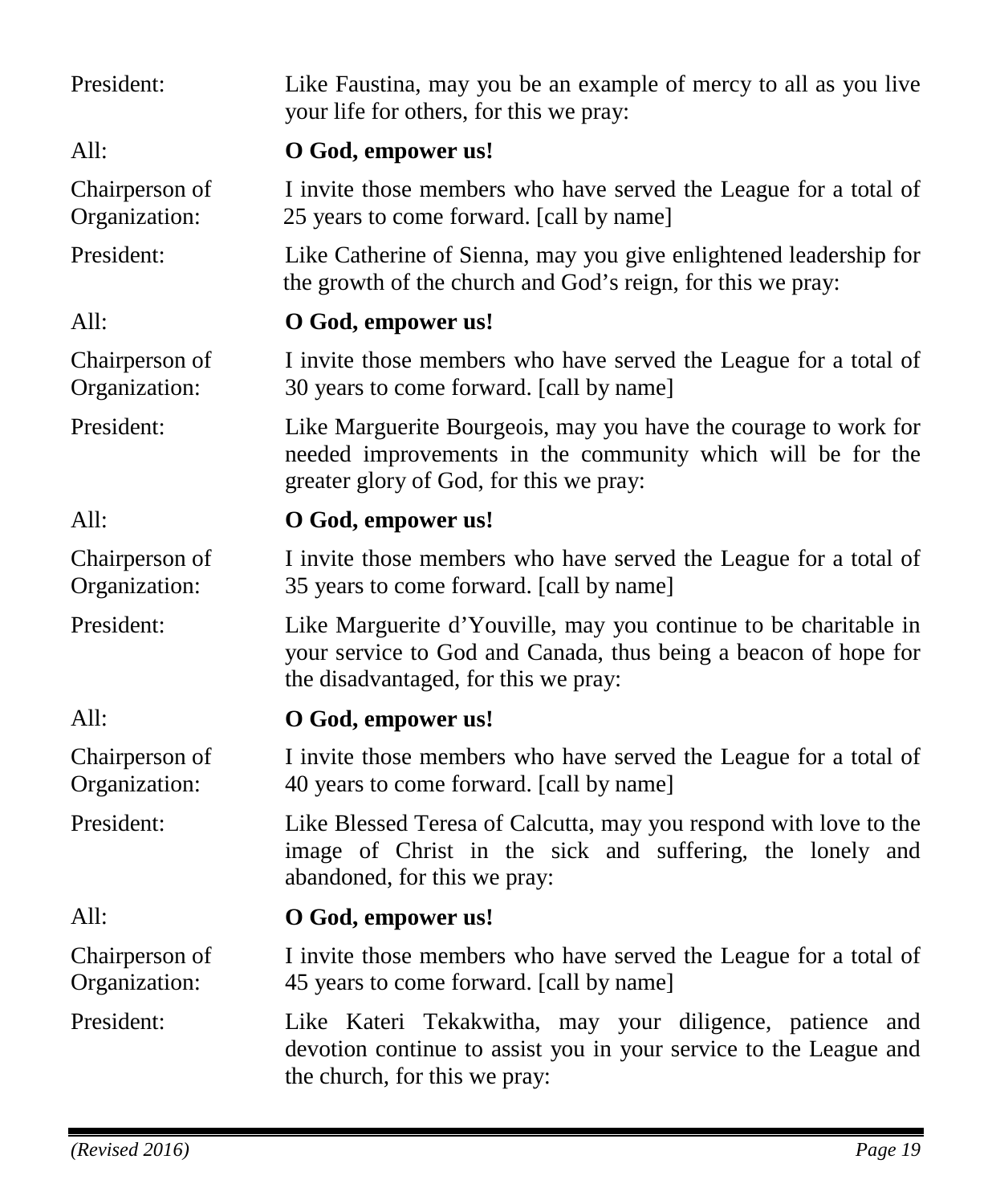| All:                            | O God, empower us!                                                                                                                                                                                                        |
|---------------------------------|---------------------------------------------------------------------------------------------------------------------------------------------------------------------------------------------------------------------------|
| Chairperson of<br>Organization: | I invite those members who have served the League for a total of<br>50 years to come forward. [call by name]                                                                                                              |
| President:                      | Like Teresa of Avila, may your spiritual life flow from a deep and<br>intimate union with God as you pray for others, for this we pray:                                                                                   |
| All:                            | O God, empower us!                                                                                                                                                                                                        |
| Chairperson of<br>Organization: | I invite those members who have served the League for a total of<br>55 years to come forward. [call by name]                                                                                                              |
| President:                      | Like Anastasia, may your continued strong faith and prayer life<br>give you strength to move the lives of those both bodily and<br>spiritually imprisoned, for this we pray:                                              |
| All:                            | O God, empower us!                                                                                                                                                                                                        |
| Chairperson of<br>Organization: | I invite those members who have served the League for a total of<br>60 years to come forward. [call by name]                                                                                                              |
| President:                      | Like the great women whom you have known personally in The<br>Catholic Women's League of Canada through the years, may your<br>love of God continue to be an example to all, for this we pray:                            |
| All:                            | O God, empower us!                                                                                                                                                                                                        |
| Chairperson of<br>Organization: | I invite those members who have served the League for a total of<br>65 years to come forward. [call by name]                                                                                                              |
| President:                      | May the vision of our foundress, Bellelle Guerin, continue to burn<br>in your hearts so that "[the League] will arise fair and beautiful,<br>strong and proud before the eyes of the world", for this we pray:            |
| All:                            | O God, empower us!                                                                                                                                                                                                        |
| Chairperson of<br>Organization: | I invite those members who have served the League for a total of<br>70 years to come forward. [call by name]                                                                                                              |
| President:                      | Like Teresa Benedicta (Edith Stein), may your life of service in<br>the cause of the faith, be a "light undimmed" for those women who<br>follow in your footsteps and on whose shoulders they stand, for<br>this we pray: |
| All:                            | O God, empower us!                                                                                                                                                                                                        |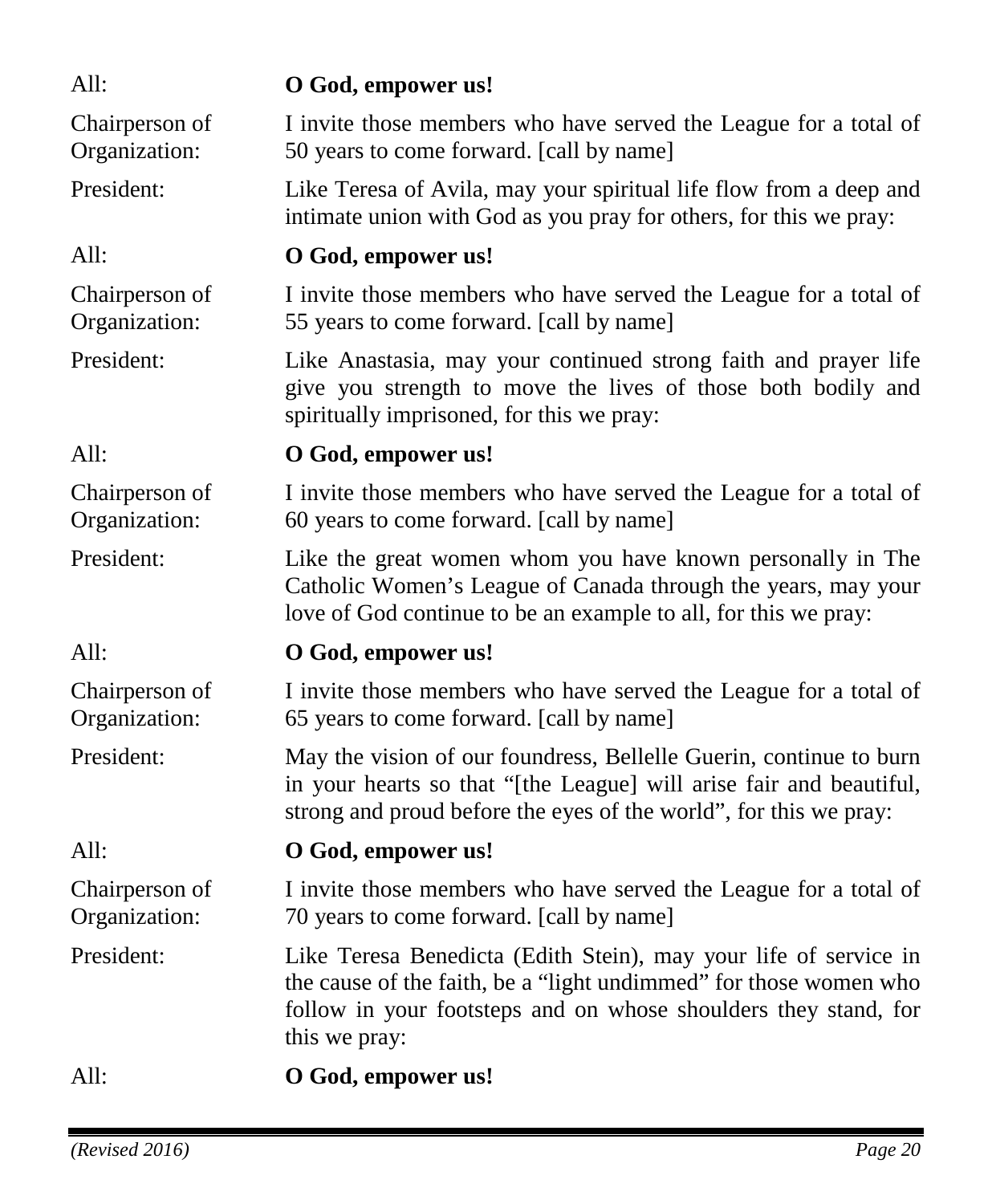| Chairperson of<br>Organization:                      | I invite those members who have served the League for a total of<br>75 years to come forward. [call by name]                                                                                                                                                                                                                                |  |
|------------------------------------------------------|---------------------------------------------------------------------------------------------------------------------------------------------------------------------------------------------------------------------------------------------------------------------------------------------------------------------------------------------|--|
| President:                                           | May your love of God and the League continue in prayer as an<br>example for all League members, for this we pray:                                                                                                                                                                                                                           |  |
| All:                                                 | O God, empower us!                                                                                                                                                                                                                                                                                                                          |  |
| Chairperson of<br>Organization:                      | I invite those members who have served the League for a total of<br>80 years to come forward. [call by name]                                                                                                                                                                                                                                |  |
| President:                                           | Like the mother of Mary, (traditionally known as St. Anne) who<br>by her nurturing led Mary to respond to God's request with faith,<br>may your nurturing of the League demonstrated by your devoted<br>service be a model to new and long-serving members, for this we<br>pray:                                                            |  |
| All:                                                 | O God, empower us!                                                                                                                                                                                                                                                                                                                          |  |
| <b>Concluding Prayer</b> (in these or similar words) |                                                                                                                                                                                                                                                                                                                                             |  |
| President:                                           | In support of one another, and in communion with all the saints in<br>heaven, let us now pray with one heart and one voice.                                                                                                                                                                                                                 |  |
| All:                                                 | Our Father                                                                                                                                                                                                                                                                                                                                  |  |
| <b>Blessing</b>                                      |                                                                                                                                                                                                                                                                                                                                             |  |
| Spiritual Advisor:                                   | Living God, Your Son's resurrection calls all people to a new and<br>glorious life in You. Grant that we may bring this Good News to<br>everyone through lives of joyful witness and service. We ask this<br>blessing through Jesus Christ, our Risen Lord, who lives and reigns<br>with You and the Holy Spirit, one God forever and ever. |  |
| All:                                                 | Amen                                                                                                                                                                                                                                                                                                                                        |  |
| <b>Sign of Peace</b>                                 |                                                                                                                                                                                                                                                                                                                                             |  |
| Spiritual Advisor:                                   | Let us conclude our celebration by offering one another a sign of<br>peace.                                                                                                                                                                                                                                                                 |  |